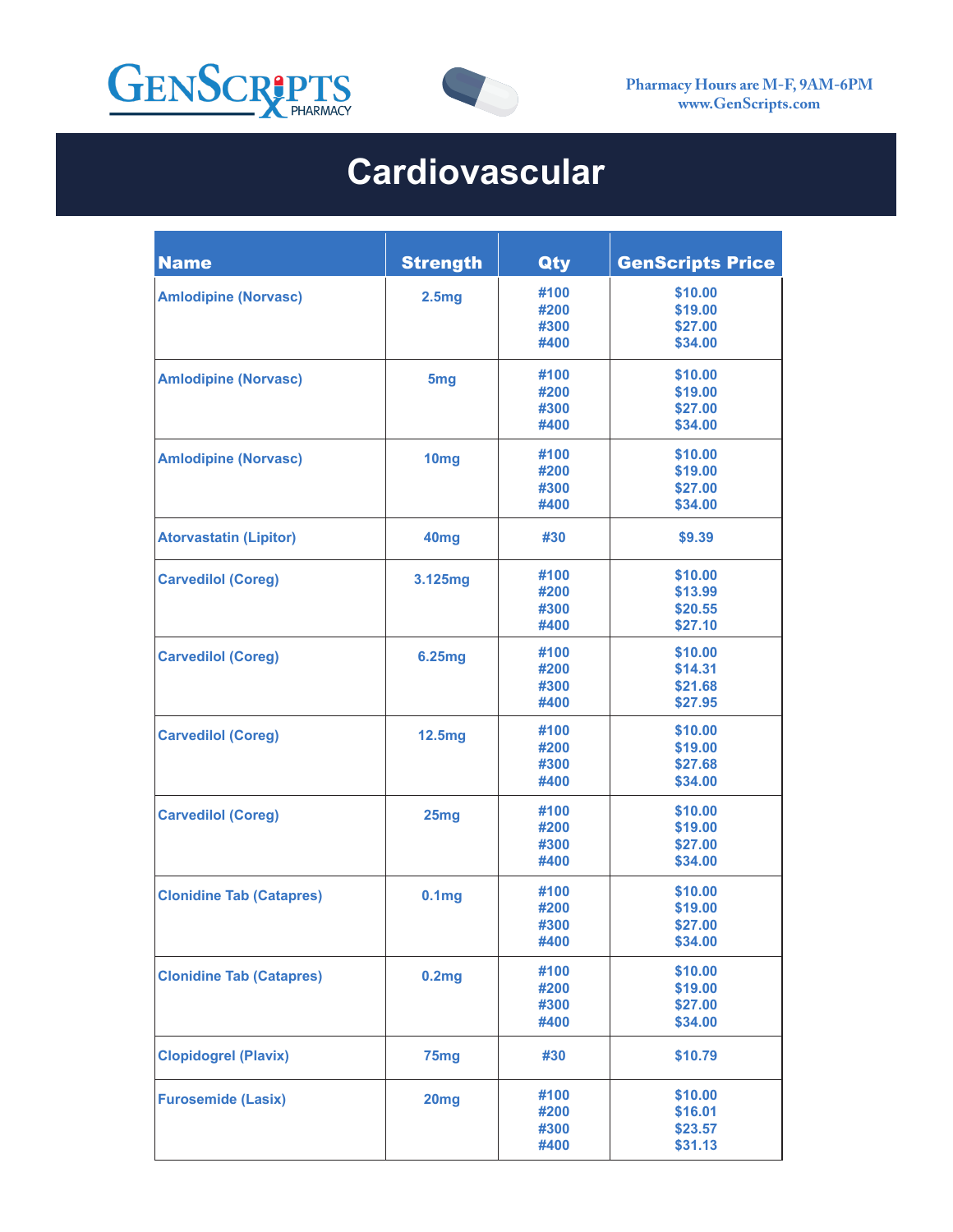| <b>Name</b>                            | <b>Strength</b>   | Qty          | <b>GenScripts Price</b> |
|----------------------------------------|-------------------|--------------|-------------------------|
| <b>Furosemide (Lasix)</b>              | 40 <sub>mg</sub>  | #100         | \$10.00                 |
|                                        |                   | #200         | \$19.00                 |
|                                        |                   | #300         | \$27.00                 |
|                                        |                   | #400         | \$34.00                 |
| <b>Hydralazine (Apresoline)</b>        | 10 <sub>mg</sub>  | #100         | \$10.00                 |
|                                        |                   | #200         | \$19.00                 |
|                                        |                   | #300<br>#400 | \$27.00<br>\$34.00      |
|                                        |                   |              |                         |
| <b>Hydralazine (Apresoline)</b>        | 25mg              | #100<br>#200 | \$10.00<br>\$19.00      |
|                                        |                   | #300         | \$27.00                 |
|                                        |                   | #400         | \$34.00                 |
|                                        |                   | #100         | \$10.00                 |
| <b>Hydrochlorothiazide (HCTZ caps)</b> | <b>12.5mg</b>     | #200         | \$19.00                 |
|                                        |                   | #300         | \$27.00                 |
|                                        |                   | #400         | \$34.00                 |
| <b>Hydrochlorothiazide (HCTZ)</b>      | 25mg              | #100         | \$10.00                 |
|                                        |                   | #200         | \$10.84                 |
|                                        |                   | #300         | \$15.82                 |
|                                        |                   | #400         | \$20.80                 |
| <b>Hydrochlorothiazide (HCTZ)</b>      | 50 <sub>mg</sub>  | #100         | \$10.00                 |
|                                        |                   | #200         | \$19.00                 |
|                                        |                   | #300         | \$27.00                 |
|                                        |                   | #400         | \$34.00                 |
| <b>Irbesartan (Avapro)</b>             | <b>300mg</b>      | #30          | \$51.88                 |
| <b>Lisinopril (Prinivil, Zestril)</b>  | 2.5 <sub>mg</sub> | #100         | \$10.00                 |
|                                        |                   | #200         | \$19.00                 |
|                                        |                   | #300         | \$27.68                 |
|                                        |                   | #400         | \$34.00                 |
| <b>Lisinopril (Prinivil, Zestril)</b>  | 5 <sub>mg</sub>   | #100         | \$10.00                 |
|                                        |                   | #200         | \$19.00                 |
|                                        |                   | #300         | \$27.00                 |
|                                        |                   | #400         | \$34.00                 |
| <b>Lisinopril (Prinivil, Zestril)</b>  | 10mg              | #100         | \$10.00                 |
|                                        |                   | #200         | \$19.00                 |
|                                        |                   | #300<br>#400 | \$27.00<br>\$34.00      |
|                                        |                   |              |                         |
| <b>Lisinopril (Prinivil, Zestril)</b>  | 20mg              | #100         | \$10.00                 |
|                                        |                   | #200<br>#300 | \$19.00<br>\$27.00      |
|                                        |                   | #400         | \$34.00                 |
|                                        |                   | #100         | \$10.00                 |
| <b>Lisinopril (Prinivil, Zestril)</b>  | 40 <sub>mg</sub>  | #200         | \$19.00                 |
|                                        |                   | #300         | \$27.00                 |
|                                        |                   | #400         | \$34.00                 |
| <b>Lisinopril/HCTZ (Zestoretic)</b>    |                   | #100         | \$10.00                 |
|                                        | 10/12.5mg         | #200         | \$19.00                 |
|                                        |                   | #300         | \$27.00                 |
|                                        |                   | #400         | \$34.00                 |
| <b>Lisinopril/HCTZ (Zestoretic)</b>    | 20/12.5mg         | #100         | \$10.00                 |
|                                        |                   | #200         | \$19.00                 |
|                                        |                   | #300         | \$27.00                 |
|                                        |                   | #400         | \$34.00                 |